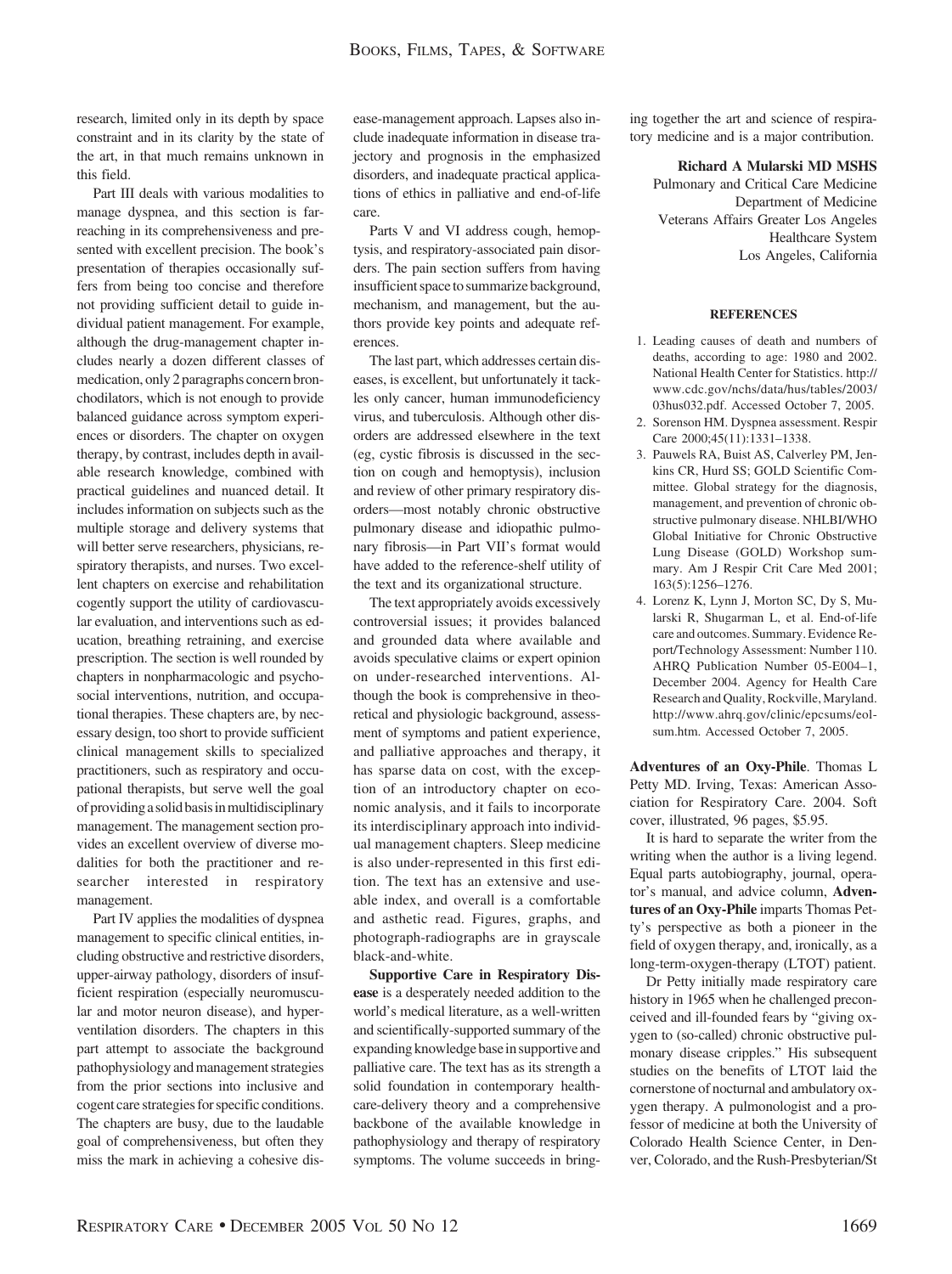Luke's Medical Center, in Chicago, Illinois, he has spent over 40 years inspiring students, challenging assumptions, and crusading for positive change. Dr Petty no doubt savors his role as instigator of spirited debate. Although he may be best known as a researcher and professor, he has never stopped "doctoring" patients.

Dr Petty is now the founding chairman of the National Lung Health Education Program, promoting the "Test Your Lungs, Know your Numbers" campaign, and encouraging primary-care physicians to use office spirometry for diagnosis and management of chronic obstructive pulmonary disease and other diseases. He writes the "Ask Dr Tom" column for the Web site YourLungHealth.org, which is but a single mouse-click away from the icon (an appropriate term) featuring his photograph on the Web site of the American Association for Respiratory Care (AARC). He apparently enjoys fishing, writing books, and producing a seemingly endless stream of articles and on-line columns in his spare time.

Dr Petty's approachable demeanor, often enhanced by bow-ties, makes him seem like a country doctor; one nearly expects him to arrive at an international conference in a horse and buggy—little black bag in hand. After 3 open-heart surgeries and a subsequent lifetime membership induction into the oxygen-using fraternity he fairly founded, he wrote this book to help instruct and guide the patients he has never ceased to serve.

**Adventures of an Oxy-Phile** is an affordable paperback, just small enough to fit into a purse or jacket pocket. The price tag (6 bucks) is no surprise. We're talking about a man who once advocated the use of a calibrated plastic bag for measuring lung volumes. The font choice is acceptable for aging eyes, although selecting a font one size larger would not have hurt, considering the target audience. The black-and-white photographs and snapshots are serviceable but somewhat deficient in definition and contrast.

The first half of the book is divided into 1-or-2 page vignettes that cover everything from self-image to travel issues to sexuality to safety considerations. The second half of the book, mostly written by fellow oxygen users, features a series of light-reading stories and adventures of people using their supplemental oxygen to improve their quality of life. By the end of the book the reader can hardly wait to take delivery and start

using the latest high-tech home oxygen outfit.

The 20 vignettes offer simple, commonsense information that reinforces and supplements the knowledge patients should be getting in pulmonary rehabilitation programs and from their home LTOT providers. He advises patients to get their own pulse oximeter and that they "maintain an oxygen saturation of 88 –90% or higher under all conditions, if possible." While that is good advice on face value, there appeared to be an assumption that the patient would be working closely with his or her physician when titrating oxygen for activity or changing condition. He even offers some experiments to demonstrate oxygen dynamics—teaching patients, for example, that oxygen washout prior to a blood draw for arterial blood gas measurement can take 20 min or more. It would have been appropriate to include a strong admonishment to work closely with the primary physician when titrating oxygen level and to inform him or her about changes in condition.

As a former home-care oxygen provider, I welcomed Dr Petty's brief but sage advice on the over-rated use of bubbler humidifiers, which commonly create more problems than they solve. Although not specifically mentioned in this book, one common problem is that the bubbler can lead the patient to the incorrect assumption that, because it is bubbling, oxygen is therefore being delivered at the nasal prongs. However, if the top is askew, the oxygen can be leaking out the top of the humidifier, and the patient is receiving little or no oxygen. Dr Petty offers interesting "how-to" advice so patients can reliably confirm that oxygen is reaching the nasal prongs.

I strongly dispute his suggestion, put forth in the "Up In Smoke" vignette, that "it is silly, if not absurd, to have signs posted outside the home or workplace (that read): 'No Smoking—Oxygen in Use.'" While he correctly explains that oxygen is nonflammable, and that oxygen tubing would need to be directly ignited before it would burn, he also suggests "nobody should be that stupid." In fact, he had previously stated that "horrible facial burns have happened" to patients who smoke with their oxygen on; and most home care providers can cite examples of burned extension tubing and cannulae resulting from direct ignition of the tubing or cannula from a burning cigarette or other open flame. Some people have actually burned their face and nasal passages more than once, because they did not learn their lesson the first time.

Rather than address oxygen safety and smoking cessation in a single brief vignette, 2 separate essays would have given each of these important topics due consideration. Although in-depth smoking-cessation advice is beyond the scope and tone of the book, a discussion about the benefits of quitting and where to start with a quit plan would have been helpful and appropriate. Likewise, a more in-depth discussion of oxygen safety would have been good.

Communicating the subtleties of safely handling oxygen is a delicate undertaking. Too stern a warning can create unnecessary anxiety for some patients who may remember or know of the 1937 Hindenburg disaster, but who may be unaware that hydrogen was the gas that fueled the horrific accident. Too weak a warning and some patients will proceed with an inappropriate, cavalier attitude toward oxygen. Although this book generally strikes the correct balance, a more in-depth discussion would have been useful, and would have been consistent with the "No Smoking—Oxygen in Use" message patients should be hearing from their home-care respiratory therapists: oxygen vigorously accelerates combustion and should not be stored in an enclosed, unventilated space. Smoking in the immediate vicinity of oxygen or oxygen tubing should be strictly verboten.

The second half of the book is composed of short stories written by various oxygen patients, clinicians, and one author identified only as the "Energizer Bunny." One of the most engaging was written by Mary Burns RN, who described the antics and adventures of patients aboard the first cruise ship to allow LTOT on board. Her lighthearted account of frantically slogging through the necessary bureaucracy just prior to the ship's departure brought some historical perspective to the challenges of international travel with LTOT. The stories provide a potpourri of perspectives and are presented as notes and commentaries written from one friend to another. They serve to initiate and welcome oxygen users to their exclusive "club."

The book includes a series of appendixes that respiratory therapists and physicians will find as helpful as the lay audience. The book's Table 2 should be posted in the office of every general practitioner who prescribes LTOT. It includes patient-selection